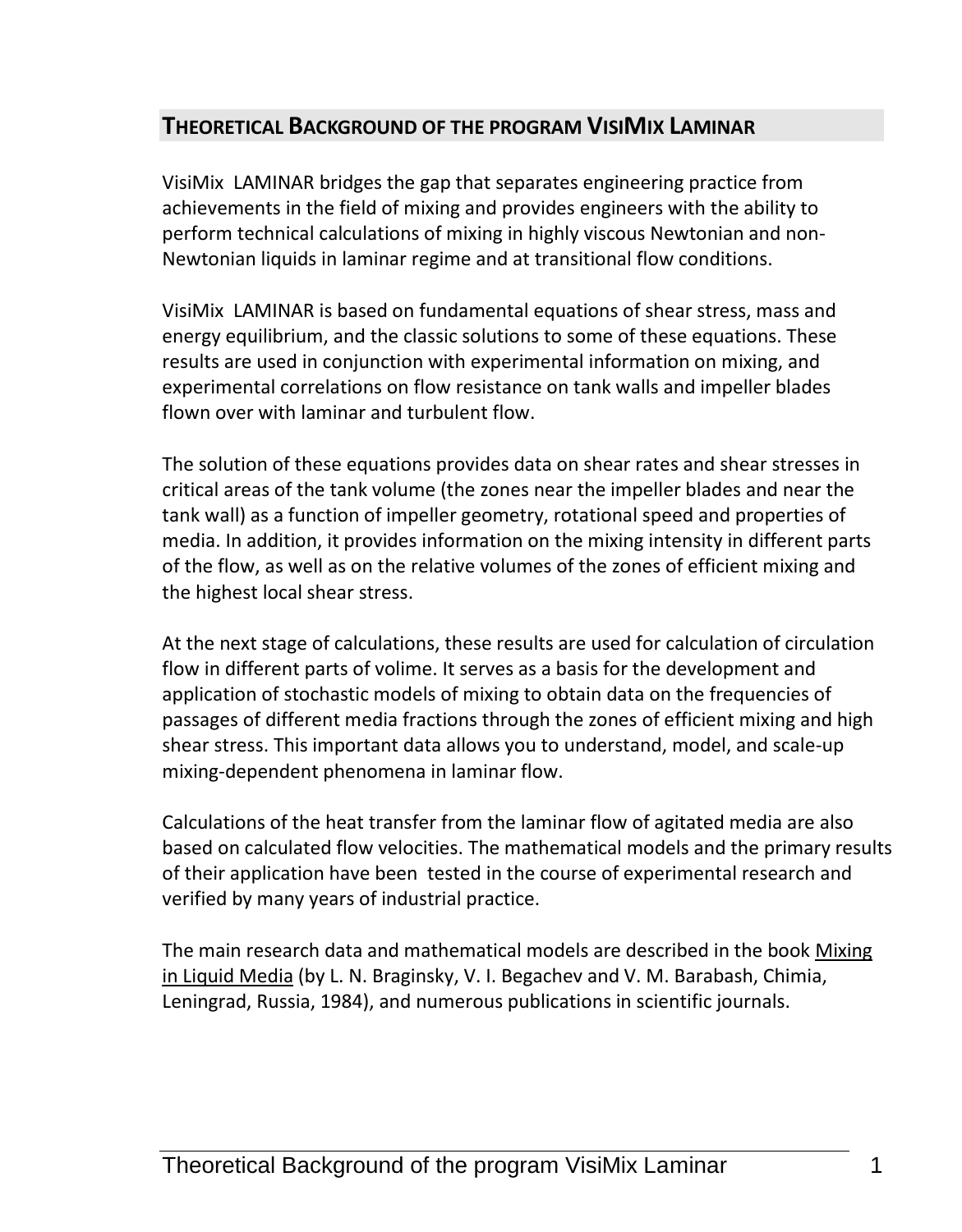**Mixing in Laminar and Transitional Regimes. Physical Interpretation.**

# *1. Flow regime*

Hydrodynamic flow regimes are determined based on the function FLOW RESISTANCE FACTOR vs. REYNOLDS NUMBER. It is understood that calculating resistance factors is based on the shear stress on the channel surface, or the local pressure drop on the obstacle (an object flowed over by the media, a turn or a narrow part of the channel, etc.). Calculation of the Reynolds number is based on the real or "equivalent" size of the channel or object, and on the real flow velocity. The following definitions are assumed:

A flow regime corresponding to an inverse proportion between the Resistance factor and the Reynolds number (Resistance factor = Constant / Reynolds number) is defined as a **Laminar regime**.

A flow regime corresponding to a weak dependence, or no dependence, of the Resistance factor on the Reynolds number (an exponential function with an exponent of - 0.25 – 0) is defined as a **Turbulent regime**.

A flow regime corresponding to the section of **Resistance factor vs. Re number** curve between the two extremes corresponding to **Laminar** and **Turbulent** regimes is defined as a **Transitional regime**.

It is clear that the **Resistance factor vs. Re number** function reflects the flow structure and the characteristics of the exchange of energy and mass in the flow.

In an agitated vessel, characteristics of flow structure and exchange are expressed by at least two different functions of the **Resistance factor vs. Re number** describing the flow resistance of the tank wall and of the impeller blades. In addition, VisiMix takes into account the additional flow resistance of baffles for baffled tanks (see **NOTE)**.

One of these functions (Figure 1) describes the shear stress on the tank wall as a function of average flow velocity. Its general character is typical for all kinds of channels, but the exact coordinates of the curve depend on the relative sizes of the tank and impeller. The Reynolds flow number for this function is based on the channel size, or tank radius, and on the average tangential velocity in the tank.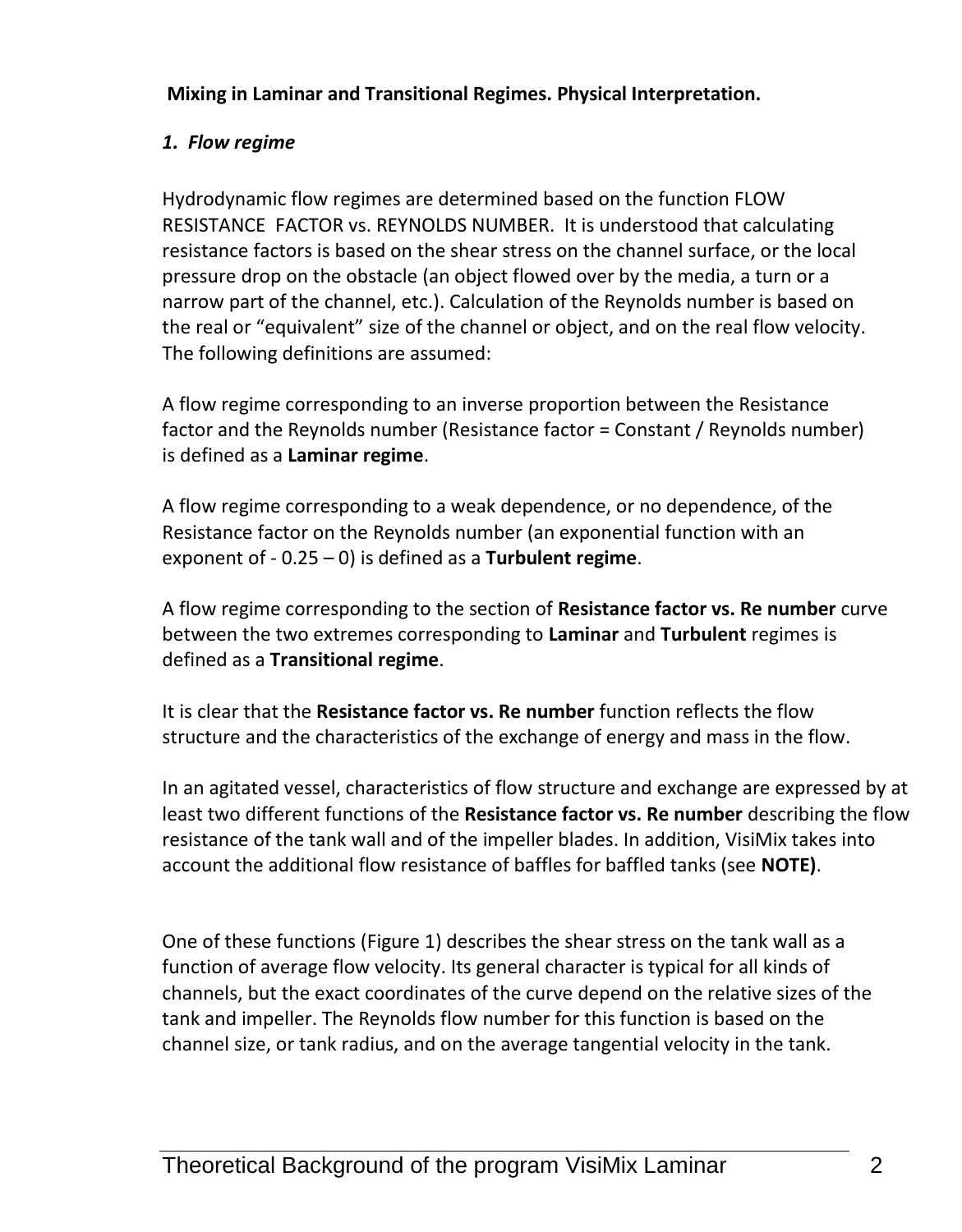According to results reported in the literature, the Resistance factor for Re numbers of 1500 and less is inversely proportional to the Re number. Therefore, the flow regime corresponding to these conditions is considered **Laminar**.

The section of the curve corresponding to the higher Reynolds numbers is sloped at about - 0.25, which corresponds to a **Turbulent** regime.

The second function (Figure 2) describes the flow resistance of the impeller blades flown over by the liquid media. The resistance factor of the blade is a function of the **Re number for impeller blades** expressed through the width of the blade and its relative velocity, i.e. the difference between the **Tip velocity of impeller** and the tangential velocity of the media. For low Re numbers (less than 1-5), the character of this function is strictly **Laminar**. At higher Re values, it becomes **Transitional**, and finally, **Turbulent**.

#### **NOTE:**

*For baffled tanks, VisiMix 2K6 LAMINAR takes into account the additional flow resistance of baffles. However, the effect of baffles in a laminar regime usually is not significant.*



**Hydraulic resistance of tank wall** 

**Figure 1.**

It must be noted that **Transitional** or **Turbulent** flow conditions around the blades sometimes co-exist with strictly **Laminar** values of **Reynolds number for flow**. The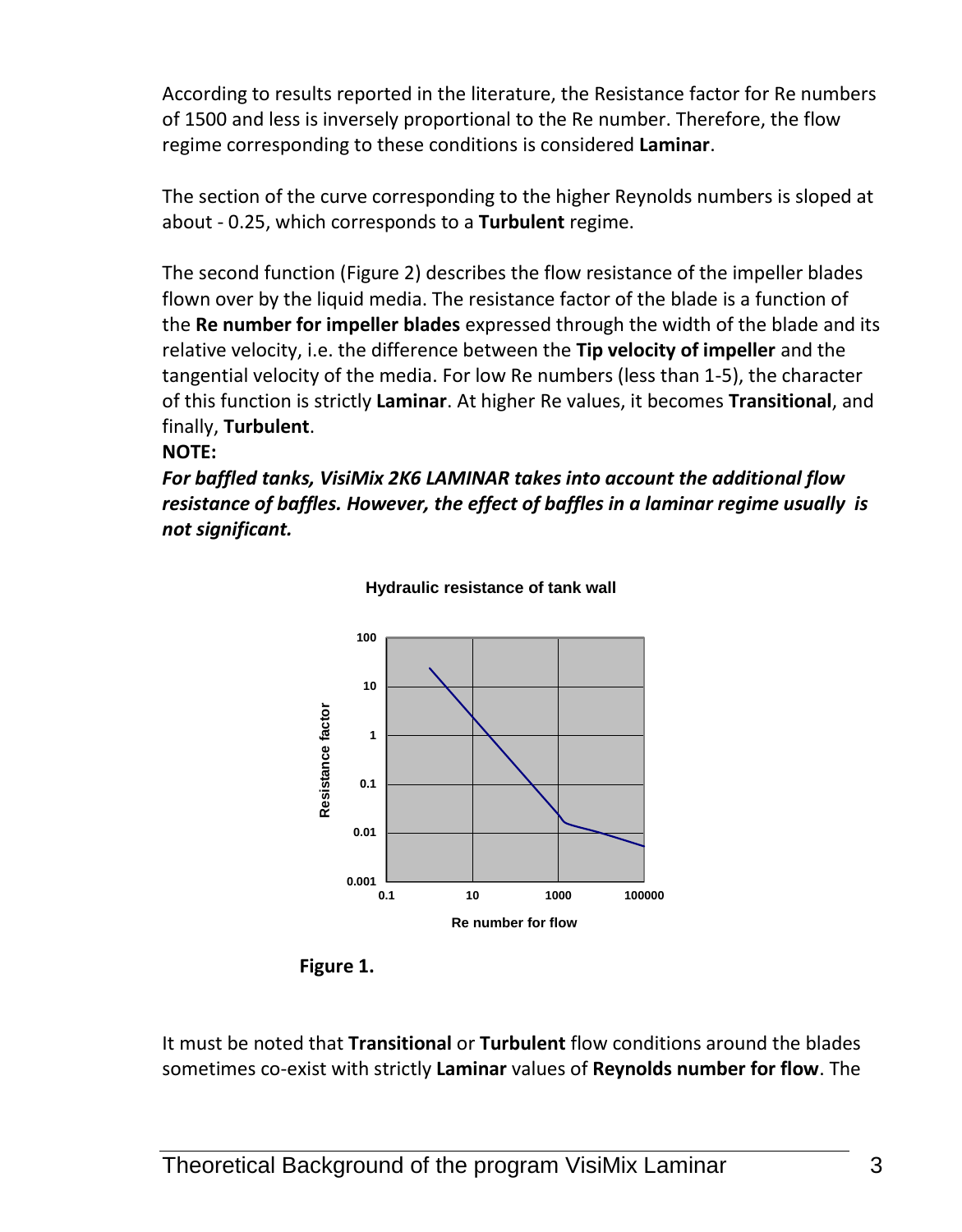existence of different flow conditions causes a change in the slope of the experimental function **Power number vs. Re number**.



**Hydraulic resistance of agitator blade** 

**Re number for blades**



In the range of Impeller Re numbers corresponding to the "minus one" slope of both functions, the **Power number** decreases in an inverse proportion to the **Re number**. In the range of higher Re numbers for the impeller blades, the slope decreases. In the range of a turbulent regime, for both resistance functions, only a weak dependence, if any, of the **Power number** on the **Impeller Re number** is observed**.** However, while the **Re number for flow** remains lower than 1500, the flow regime in the main part of a mixing tank is considered **Laminar**, even if a certain degree of turbulization may exist in the vicinity of the impeller blades.

On the other hand, it is obvious that at very high Re numbers, the laminar character of the flow is destroyed periodically by turbulent vortices. Due to such disturbances, a stepwise transition from laminar to turbulent mixing occurs, and the flow regime must be considered **Transitional**. The term **Transitional regime of mixing**, or **Transitional flow regime** is used here for flow Re numbers of 500 – 1500.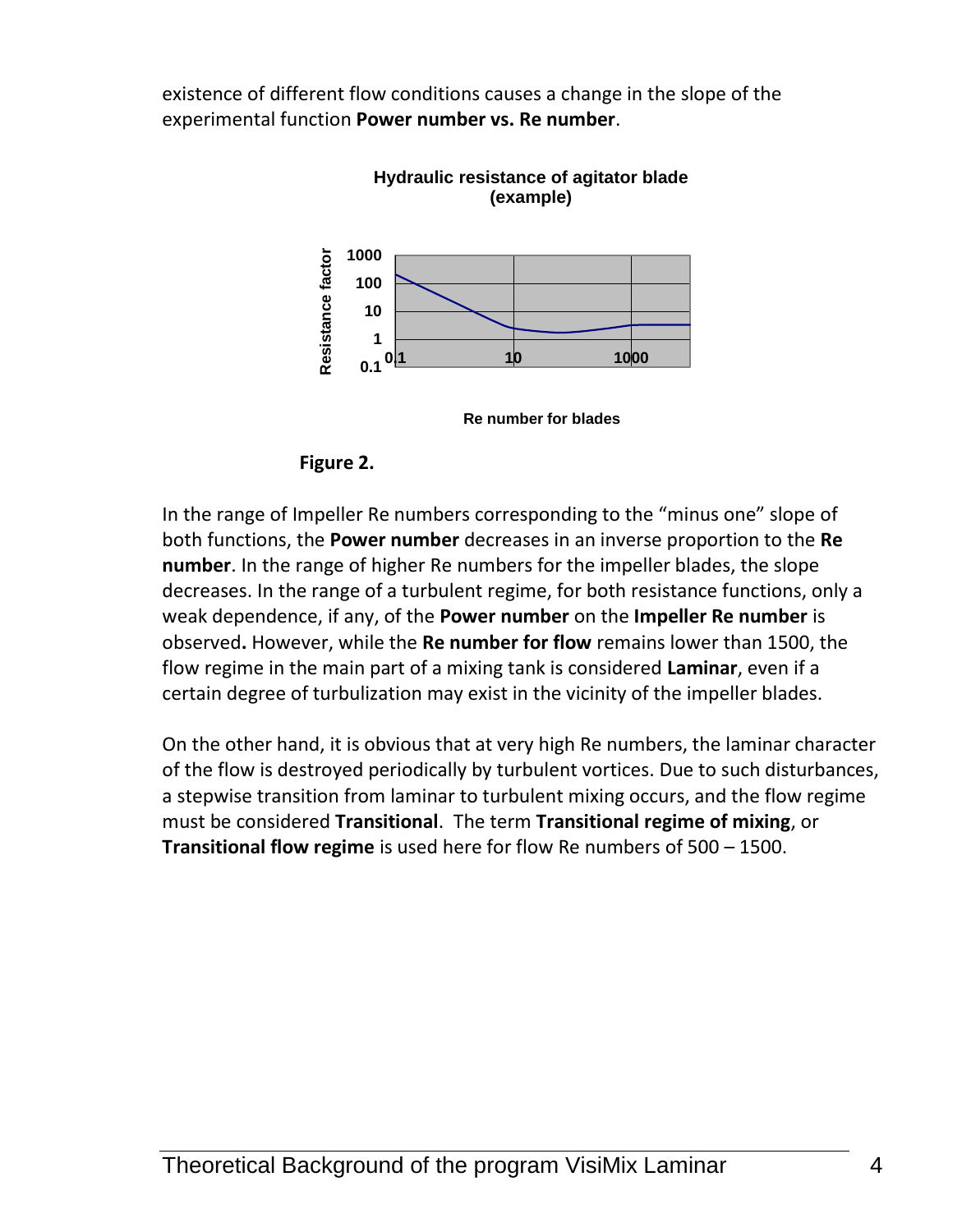## *2. Interpretation of blending (macro-mixing) in laminar mixing regime*

From the point of view of mixing, the total volume of the tank may be considered as consisting of zones with two different types of flow conditions.

In one part of the volume, stable state tangential and axial laminar motion occurs, and stable layers of media moving with different velocities are formed. The laminar flow regime is characterized by the stable motion of such layers of liquid, with no significant exchange of substance between them. Mixing in such flows occurs as a result of the deformation caused by the different velocities in the neighboring layers. This mechanism contributes to the blending since it ensures the redistribution of substances along the flow directions, but it does not cause intermixing of the layers.

The stages of slow mixing due to deformation in tangential and axial flow alternate periodically with sharp changes in flow direction and structure followed by a fast random exchange of substance between the layers of media. This change of direction is a necessary condition for breaking the layers with different compositions, and consequently, for macro-scale homogenization of the media within the volume of the mixing zone.

The phenomena of fast exchange take place in certain parts of the flow, which we describe as **zones of efficient mixing**, or **mixing zones**. In tanks with Ribbon, Helical screw, or Anchor impellers, mixing zones are located around the turning points of the circulation flow close to the lower and upper edges of the impeller (Figure 3). In tanks with other impeller types, mixing zones are localized near the impeller blades (Figure 4). Passage of a portion of media through the mixing zone is described below as a **mixing cycle**.

Uniformity of a mixture is achieved when media from all points of the volume passes through the mixing zones. Due to non-uniform velocity distribution, the times needed for the liquid portions initially located in different points of the tank volume to reach the nearest mixing zone may differ by a few times, and the number of mixing cycles is thus a stochastic function of time.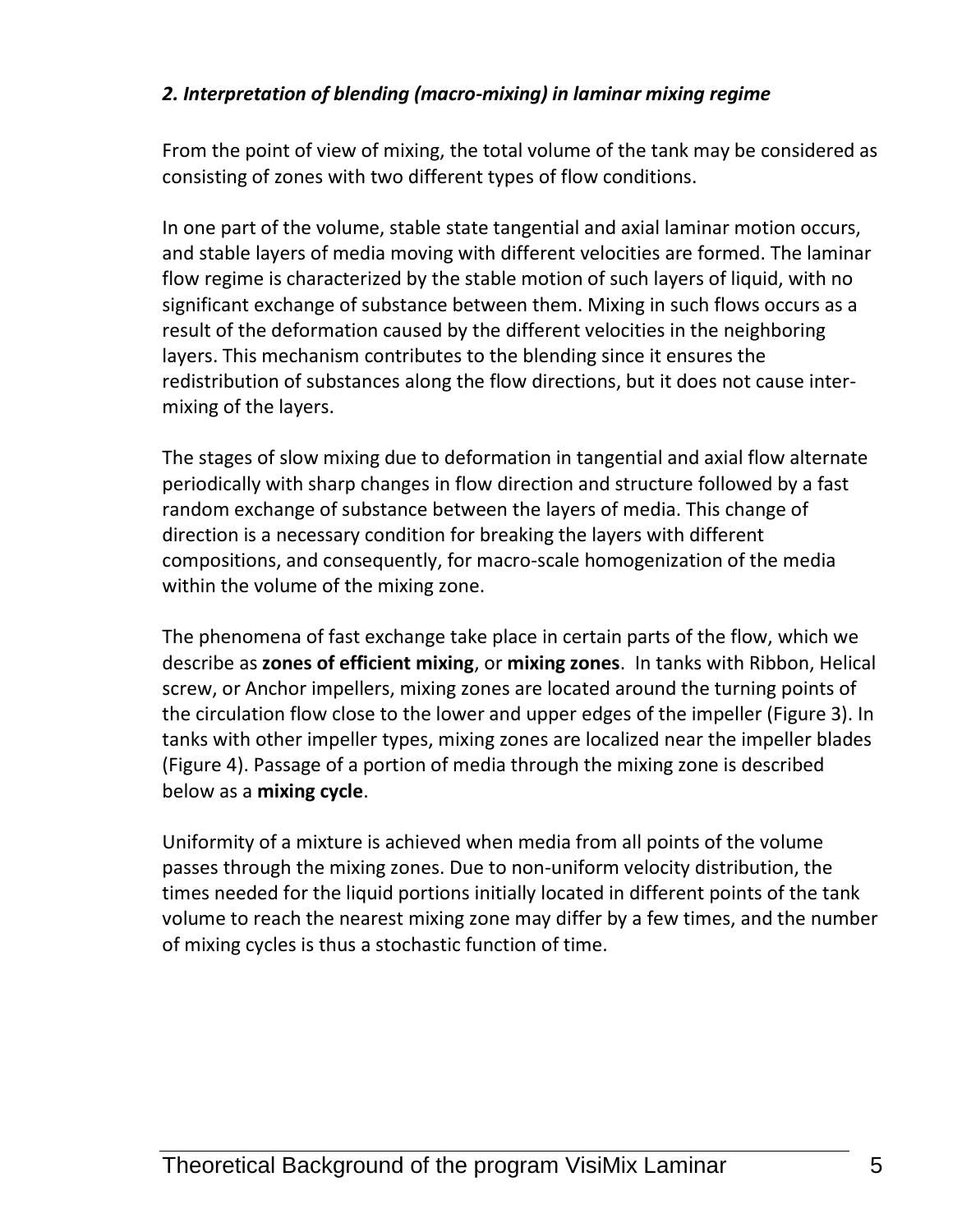

The minimum number of mixing cycles required to achieve a certain predetermined technical result (a final degree of uniformity of viscous solution, distribution of temperature, selectivity of reaction, distribution of molecular mass in polymer production, etc.) depends on the process features and properties of the substances, for example, on the relation of densities and viscosities of components. However, for all processes, the degree of uniformity of a mixture in the tank is directly proportional to the average number of passages through the mixing zones, and inversely proportional to the part of the media that has passed through a mixing zone less than a given number of times.

### *3. High shear treatment of media (micro-scale mixing)*

A characteristic scale of the random exchange of a substance in the mixing zone described in the previous paragraph is by order of magnitude close to the size of the impeller blades, and can provide macro-scale mixing. Repeated passages of the media through these zones result in a stepwise decrease of the scale of nonuniformity down to the microscopic level, and further distribution proceeds due to diffusion.

For a wide class of processes, more intensive treatment is necessary. For example, the manufacturing of multi-component and multiphase mixtures, such as paints, and cosmetics, requires a uniform distribution of various components, including powdered solids.

The solid material usually consists of very small (micron or sub-micron size) particles, which form big aggregates due to adhesive force. One of the main aims of mixing in such cases is the treatment of the media by extremely high shear stress.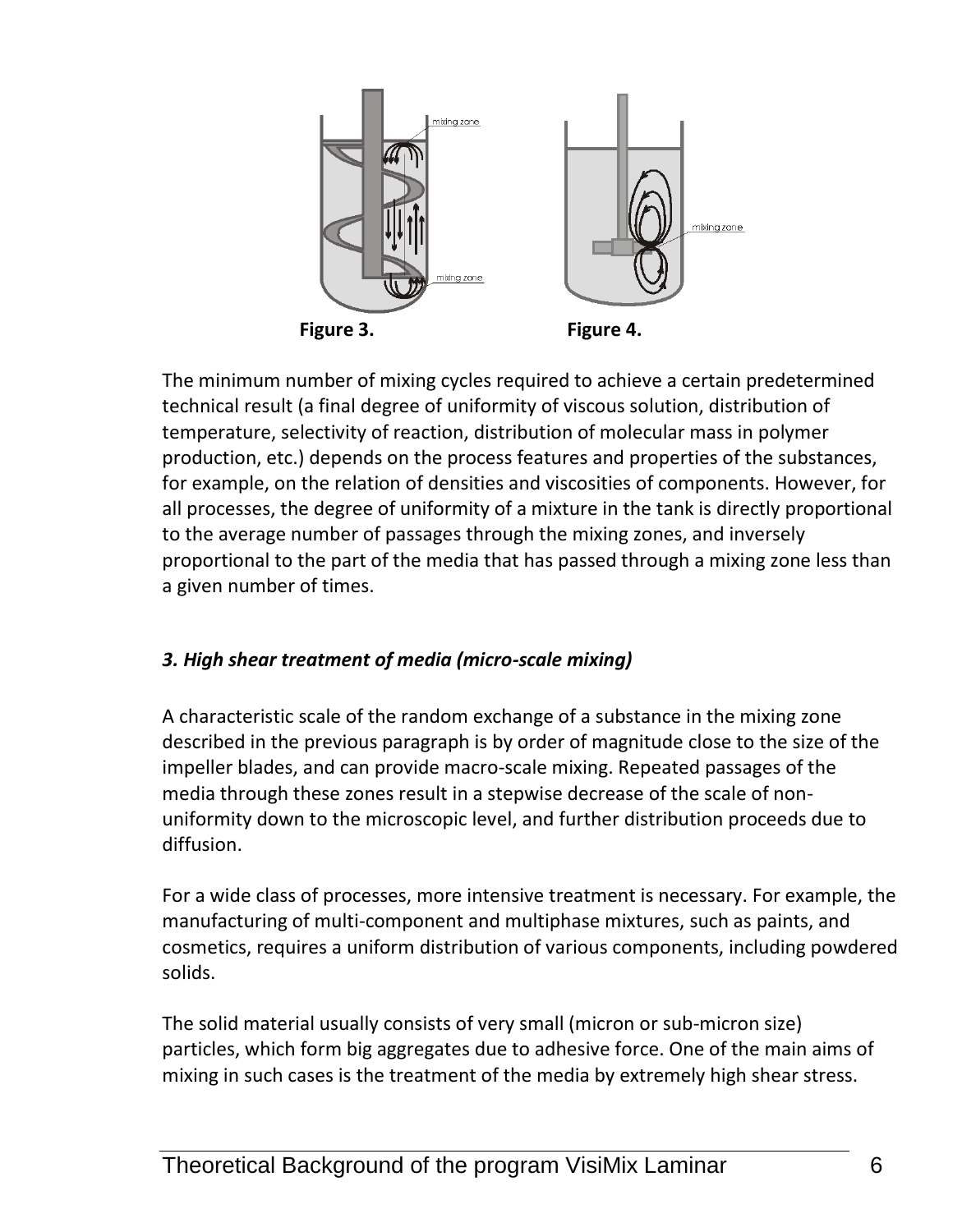Such treatment helps to overcome adhesive forces, destroy aggregates, and achieve a high degree of uniformity on the microscopic level.

The most intensive treatment of the media takes place in high shear zones, which are formed in vicinity of the impeller blades due to big difference between velocities of the blade and the neighboring media (Figures 5, 6).







tangential blade (disk-tooth agitator)



The destruction of aggregates and extremely "thin" micro-mixing are achieved only in these high shear zones (referred to below as **Impeller shear zones**), and the final result depends on the following parameters: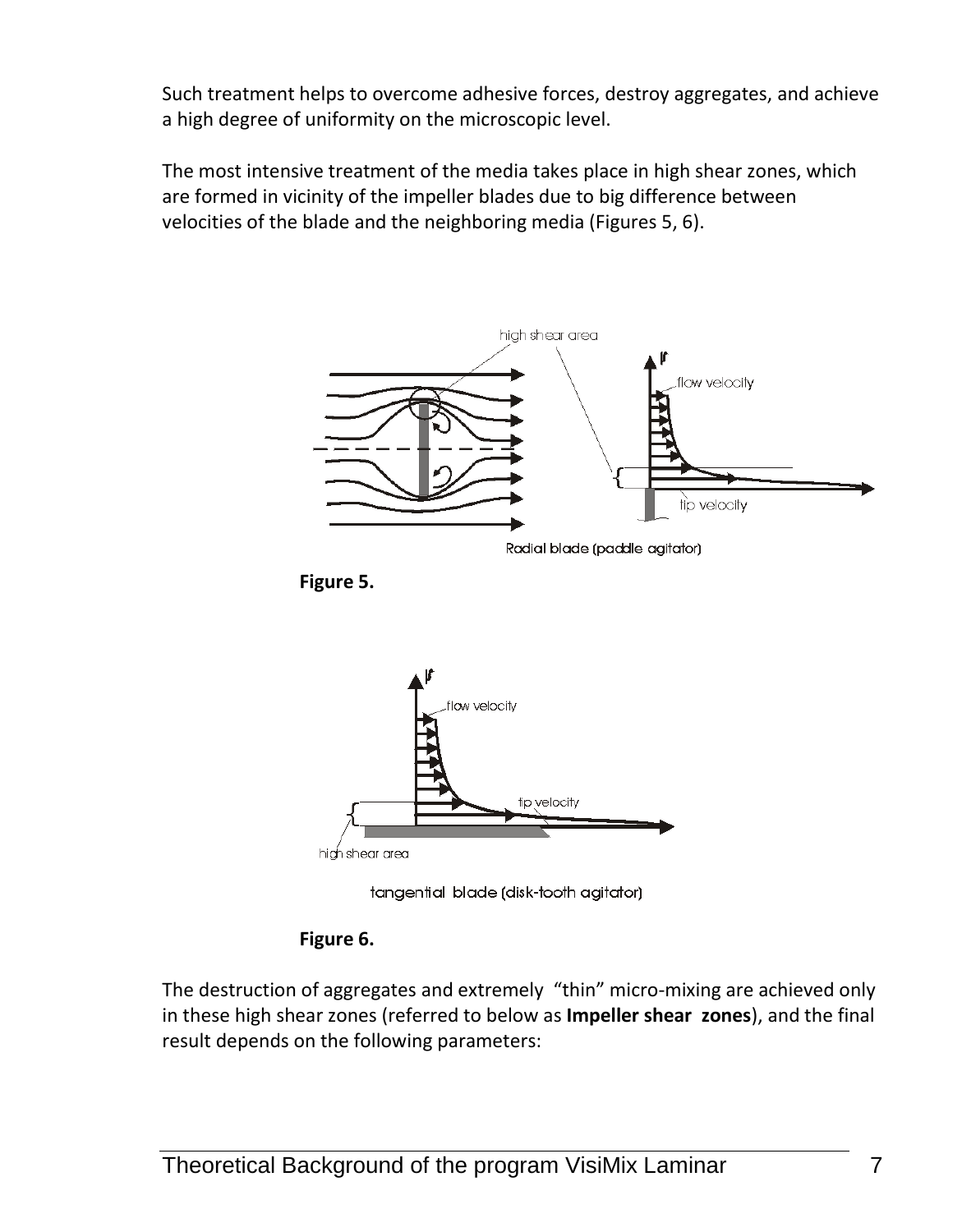- Shear rate, or shear stress near the impeller. For each chemical composition of a mixture, there is a certain critical value of shear stress required for the efficient destruction of aggregates and the homogenization of the mixture. The shear rate and, consequently, the shear stress on the impeller blades increase in a direct proportion to the rotational velocity of the impeller. Therefore, operations that require high shear treatment are usually performed in tanks with high-speed impellers.
- The degree of treatment of media in the high shear zone. This is best characterized by the relative quantity of the media subject to high shear treatment for less than a certain predetermined period. This part of the media may naturally contain large aggregates or non-uniform inclusions. In most practical cases, high shear zones constitute a small part of the tank volume. Therefore, the final "untreated" part of the media is a stochastic function of the total relative volume of the high shear zone near the impeller blades. This part increases with the number of mixing cycles that occur during the process time. In some cases, macro-scale mixing (blending) may be incomplete because not all the media has passed through a mixing zone even once. This occurs if the distribution of axial velocity in the tank is highly non-uniform (see **Circulation flow rate**, p.61), and it is taken into account in estimation of the untreated part of the media.

#### *.4. Formation of stagnant zones*

If the **Yield stress** for the media does not equal zero, **Shear stress on the wall** may be lower than **Yield stress**. As a result, stagnant zones form on the periphery of the tank, and mixing is limited to a zone around the impeller. In such cases, VisiMix 2K6 LAMINAR issues the message: "*Formation of stagnant zones is expected. The configuration you have selected is not recommended...*", and does not perform calculations. You may get this message for zero values of **Yield stress** as well, if the velocities in the tank are negligibly small. The program provides approximate evaluation of stagnant zones volume as a function of mixing an properties of media (See Supplements).

To avoid stagnation, select a different impeller, or modify the mixing system in order to increase the impeller **Torque**. Another common technical solution is to use a **Double-impeller system**.